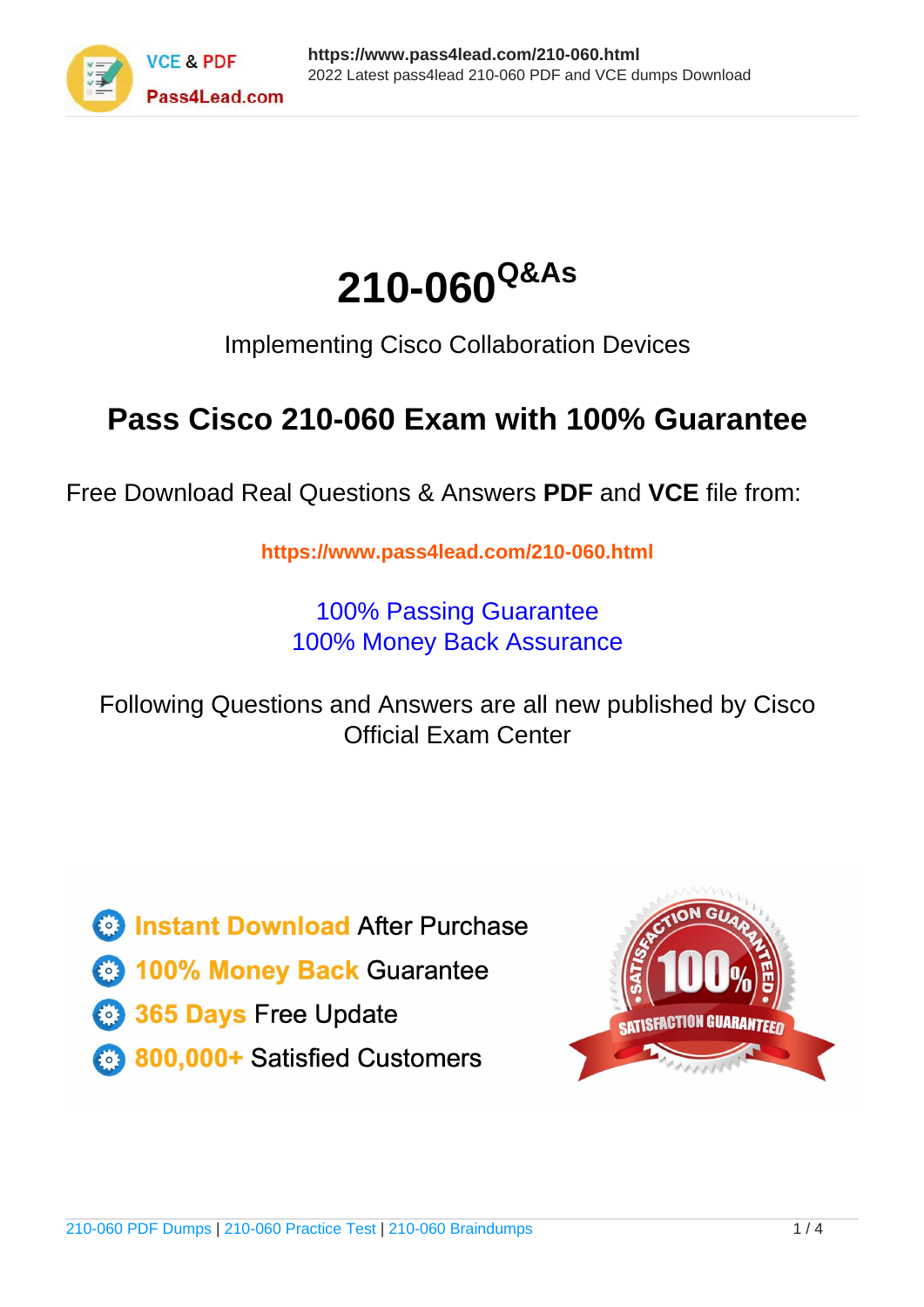

### **QUESTION 1**

An engineer wants to set up call control. Which two Cisco Unified Communications components can be used for this purpose? (Choose two.)

- A. Cisco Business Edition 7000
- B. Cisco Unity Connection
- C. Cisco Unified Communications Manager
- D. Cisco Unity Express
- E. Cisco Jabber

Correct Answer: AC

### **QUESTION 2**

Which four actions can be selected with the Bulk Administration Tool in Cisco Unity Connection? (Choose four.)

- A. Create
- B. Modify
- C. Migrate
- D. Update
- E. Delete
- F. Export
- G. Purge
- H. Manage

Correct Answer: ADEF

### **QUESTION 3**

A company has a 5-digit dial plan. A junior engineer inquires about the directory number external masks. Why are external masks used?

- A. to block calling number identification
- B. to enable called number identification
- C. to convert the calling directory number to the PSTN routable calling directory number
- D. to associate a directory number with a SIP endpoint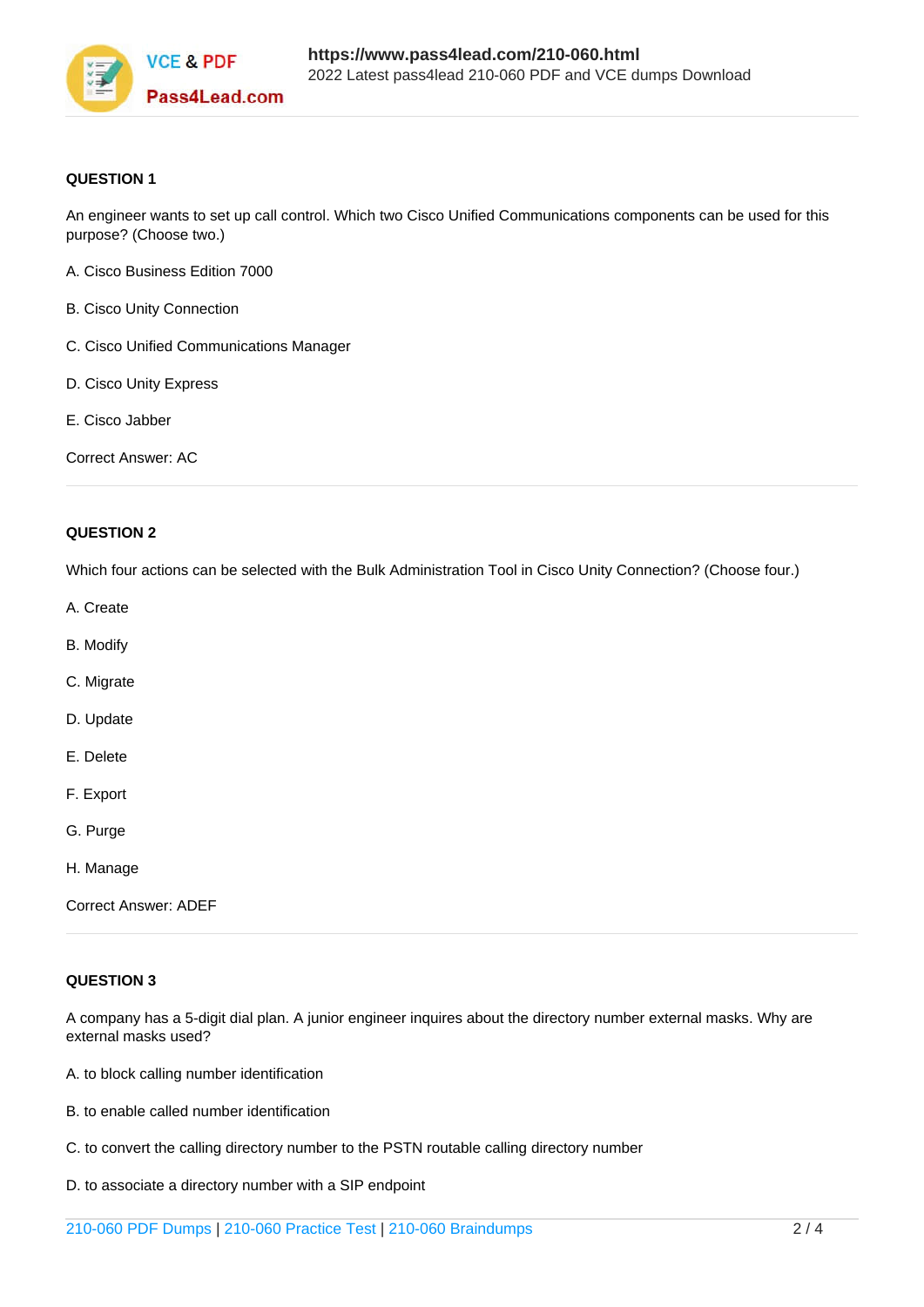

Correct Answer: C

### **QUESTION 4**

A user in Cisco Unified Communications Manager Administration has been added to the Standard CCM Admin Users group, which includes the Standard CCMADMIN Administration role, but the user cannot add new users. What is the cause of this issue?

- A. The add user capability has been disabled for the group
- B. The incorrect group and role were assigned.
- C. The add user capability has been disabled for the role.
- D. Only the CCMAdmin user can add users.
- E. Users can be added only via LDAP

Correct Answer: C

### **QUESTION 5**

An engineer must configure QoS for a VoIP network. Which option is the best QoS model for this task?

- A. IntServ
- B. DiffServ
- C. MPLS
- D. FIFO

Correct Answer: B

[210-060 PDF Dumps](https://www.pass4lead.com/210-060.html) [210-060 Practice Test](https://www.pass4lead.com/210-060.html) [210-060 Braindumps](https://www.pass4lead.com/210-060.html)